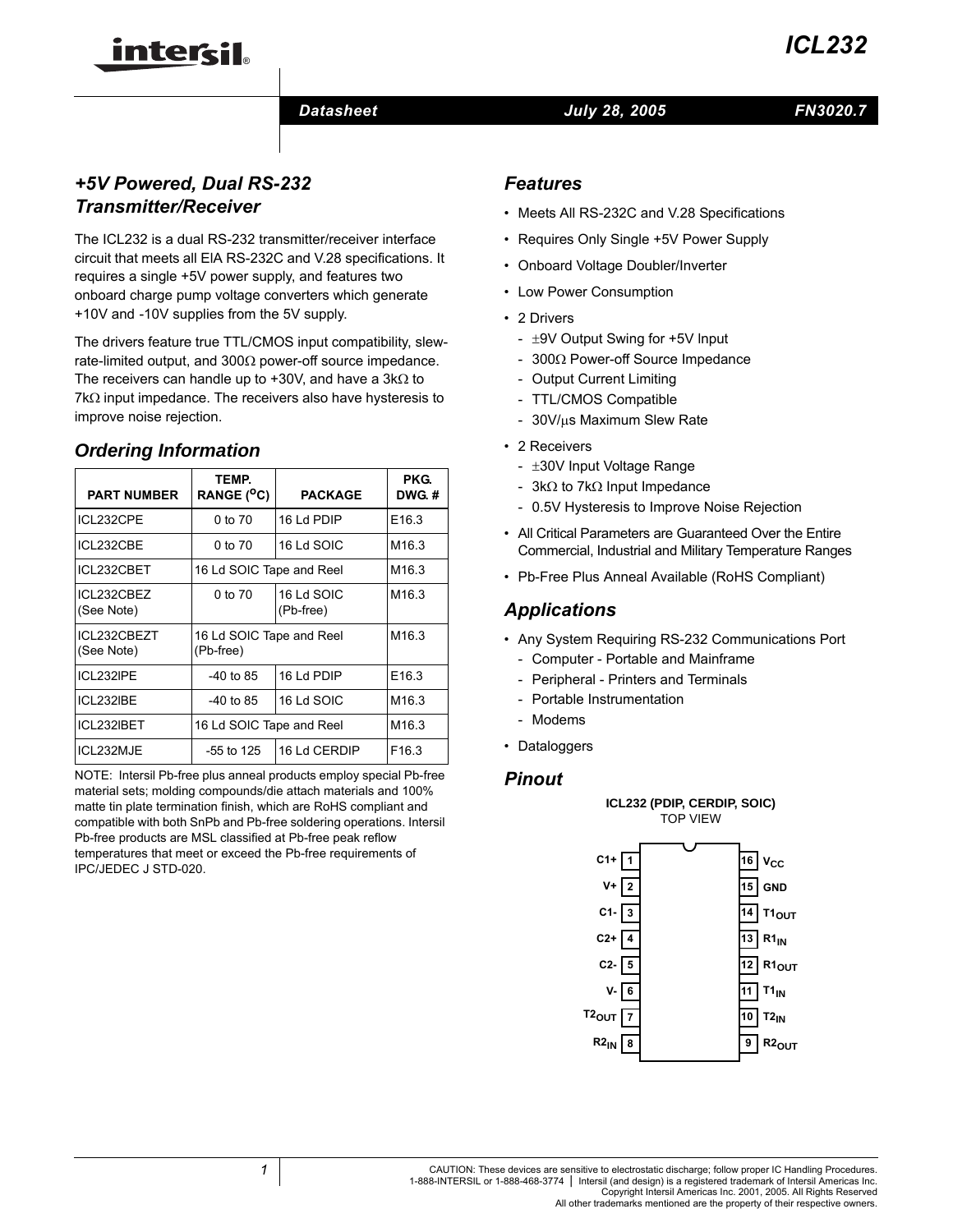# **Functional Diagram**

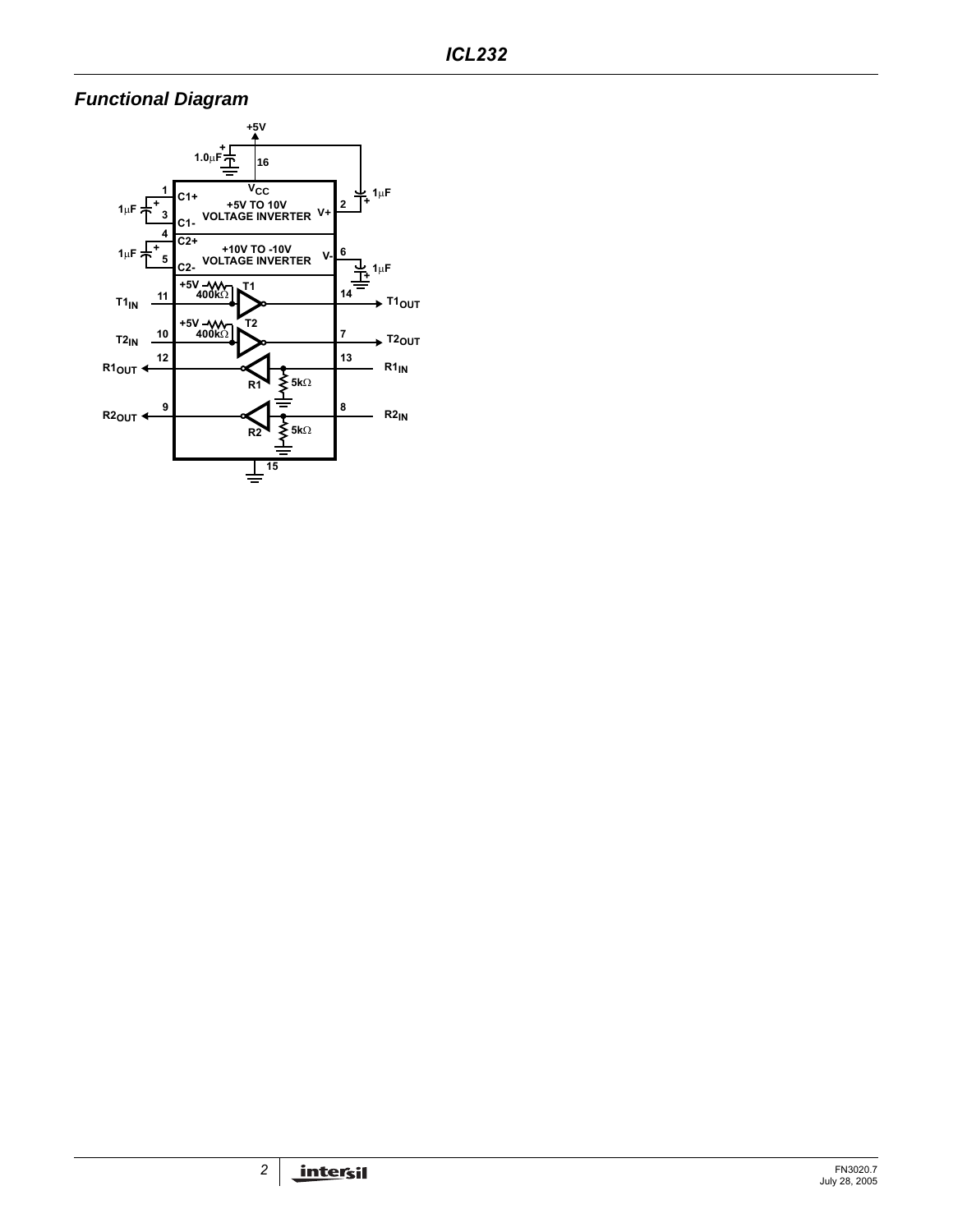#### Absolute Maximum Ratings **National Information** Thermal Information

| Input Voltages                                                                                    |  |
|---------------------------------------------------------------------------------------------------|--|
|                                                                                                   |  |
|                                                                                                   |  |
| <b>Output Voltages</b>                                                                            |  |
| $T1_{\text{OUT}}$ , $T2_{\text{OUT}}$ (V- -0.3V) < $V_{\text{TXOUIT}}$ < (V+ +0.3V)               |  |
| $R1_{\text{OUT}}$ , $R2_{\text{OUT}}$ (GND -0.3V) < $V_{\text{RXOUT}}$ < ( $V_{\text{CC}}$ +0.3V) |  |
| <b>Short Circuit Duration</b>                                                                     |  |
| $T1OUT, T2OUT.\dots \dots \dots \dots \dots \dots \dots \dots \dots \dots$                        |  |
|                                                                                                   |  |
|                                                                                                   |  |

### **Operating Conditions**

| <b>Temperature Ranges</b> |  |
|---------------------------|--|
|                           |  |
|                           |  |
|                           |  |

| Thermal Resistance (Typical, Note 1)                                      |     | $\theta$ JA ( <sup>O</sup> C/W) $\theta$ JC ( <sup>O</sup> C/W) |
|---------------------------------------------------------------------------|-----|-----------------------------------------------------------------|
| CERDIP Package                                                            | 80  | 18                                                              |
| PDIP Package                                                              | 100 | N/A                                                             |
| SOIC Package                                                              | 100 | N/A                                                             |
| Maximum Junction Temperature                                              |     |                                                                 |
|                                                                           |     |                                                                 |
|                                                                           |     |                                                                 |
| Maximum Storage Temperature Range 65 <sup>o</sup> C to 150 <sup>o</sup> C |     |                                                                 |
| Maximum Lead Temperature (Soldering 10s)  300°C                           |     |                                                                 |

CAUTION: Stresses above those listed in "Absolute Maximum Ratings" may cause permanent damage to the device. This is a stress only rating and operation of the device at these or any other conditions above those indicated in the operational sections of this specification is not implied.

NOTE:

1.  $\theta$ <sub>JA</sub> is measured with the component mounted on an evaluation PC board in free air.

#### **Electrical Specifications** Test Conditions: V<sub>CC</sub> = +5V ±10%, T<sub>A</sub> = Operating Temperature Range. Test Circuit as in Figure 8 Unless Otherwise Specified

| <b>PARAMETER</b>                                       | <b>TEST CONDITIONS</b>                                                                          | <b>MIN</b>               | <b>TYP</b>               | <b>MAX</b>               | <b>UNITS</b> |
|--------------------------------------------------------|-------------------------------------------------------------------------------------------------|--------------------------|--------------------------|--------------------------|--------------|
| Transmitter Output Voltage Swing, T <sub>OUT</sub>     | T1 $_{\text{OUT}}$ and T2 $_{\text{OUT}}$ Loaded with 3k $\Omega$ to<br>Ground                  | ±5                       | ±9                       | ±10                      | $\vee$       |
| Power Supply Current, I <sub>CC</sub>                  | Outputs Unloaded, $T_A = 25^{\circ}C$                                                           | $\overline{\phantom{a}}$ | 5                        | 10                       | mA           |
| T <sub>IN</sub> , Input Logic Low, V <sub>IL</sub>     |                                                                                                 | $\overline{\phantom{a}}$ |                          | 0.8                      | $\vee$       |
| T <sub>IN</sub> , Input Logic High, V <sub>IH</sub>    |                                                                                                 | 2.0                      |                          |                          | $\vee$       |
| Logic Pullup Current, I <sub>P</sub>                   | $T1_{IN}$ , $T2_{IN}$ = 0V                                                                      | $\overline{\phantom{a}}$ | 15                       | 200                      | μA           |
| RS-232 Input Voltage Range, VIN                        |                                                                                                 | $-30$                    | $\overline{\phantom{0}}$ | $+30$                    | $\vee$       |
| Receiver Input Impedance, RIN                          | $V_{IN} = \pm 3V$                                                                               | 3.0                      | 5.0                      | 7.0                      | $k\Omega$    |
| Receiver Input Low Threshold, V <sub>IN</sub> (H-L)    | $V_{CC}$ = 5V, T <sub>A</sub> = 25 <sup>o</sup> C                                               | 0.8                      | 1.2                      | $\overline{\phantom{0}}$ | $\vee$       |
| Receiver Input High Threshold, V <sub>IN</sub> (L-H)   | $V_{CC}$ = 5V, T <sub>A</sub> = 25 <sup>o</sup> C                                               | $\overline{\phantom{a}}$ | 1.7                      | 2.4                      | $\vee$       |
| Receiver Input Hysteresis, V <sub>HYST</sub>           |                                                                                                 | 0.2                      | 0.5                      | 1.0                      | $\vee$       |
| TTL/CMOS Receiver Output Voltage Low, VOL              | $IOIJT = 3.2mA$                                                                                 |                          | 0.1                      | 0.4                      | $\vee$       |
| TTL/CMOS Receiver Output Voltage High, V <sub>OH</sub> | $I_{OUT} = -1.0mA$                                                                              | 3.5                      | 4.6                      |                          | $\vee$       |
| Propagation Delay, t <sub>PD</sub>                     | RS-232 to TTL                                                                                   |                          | 0.5                      |                          | $\mu$ s      |
| Instantaneous Slew Rate, SR                            | $C_1$ = 10pF, R <sub>L</sub> = 3k $\Omega$ , T <sub>A</sub> = 25 <sup>o</sup> C<br>(Notes 2, 3) |                          | $\overline{\phantom{a}}$ | 30                       | $V/\mu s$    |
| Transition Region Slew Rate, SR <sub>T</sub>           | $R_1$ = 3k $\Omega$ , C <sub>1</sub> = 2500pF Measured<br>from $+3V$ to -3V or -3V to $+3V$     | $\overline{\phantom{a}}$ | 3                        |                          | $V/\mu s$    |
| Output Resistance, ROUT                                | $V_{CC}$ = V + = V - = 0V, $V_{OUT}$ = $±2V$                                                    | 300                      | $\overline{\phantom{a}}$ |                          | $\Omega$     |
| RS-232 Output Short Circuit Current, Isc.              | T1 <sub>OUT</sub> or T2 <sub>OUT</sub> Shorted to GND                                           | $\overline{\phantom{a}}$ | ±10                      |                          | mA           |

NOTES:

2. Guaranteed by design.

3. See Figure 4 for definition.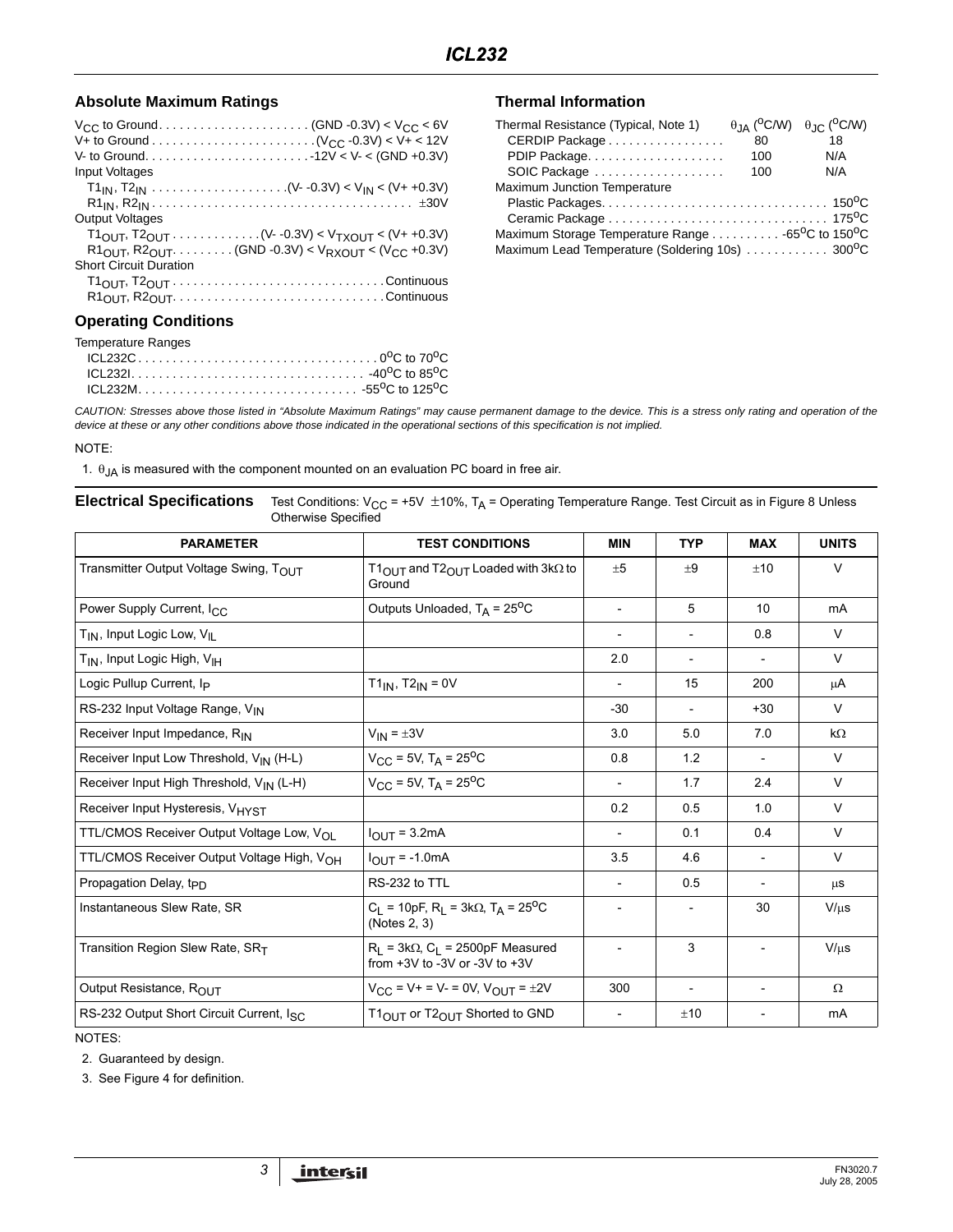# **Test Circuits**





**FIGURE 1. GENERAL TEST CIRCUIT FIGURE 2. POWER-OFF SOURCE RESISTANCE CONFIGURATION**





# **Typical Performance Curves**



# **Pin Descriptions**

| <b>PDIP, CERDIP</b> | <b>SOIC</b> | <b>PIN NAME</b>   | <b>DESCRIPTION</b>                                                  |
|---------------------|-------------|-------------------|---------------------------------------------------------------------|
|                     |             | $C1+$             | External capacitor "+" for internal voltage doubler.                |
| 2                   | 2           | V+                | Internally generated +10V (typical) supply.                         |
| 3                   | 3           | $C1-$             | External capacitor "-" for internal voltage doubler.                |
| 4                   | 4           | $C2+$             | External capacitor "+" internal voltage inverter.                   |
| 5                   | 5           | $C2-$             | External capacitor "-" internal voltage inverter.                   |
| 6                   | 6           | V-                | Internally generated -10V (typical) supply.                         |
|                     |             | $T2_{\text{OUT}}$ | RS-232 Transmitter 2 output $\pm 10V$ (typical).                    |
| 8                   | 8           | $R2_{IN}$         | RS-232 Receiver 2 input, with internal 5K pulldown resistor to GND. |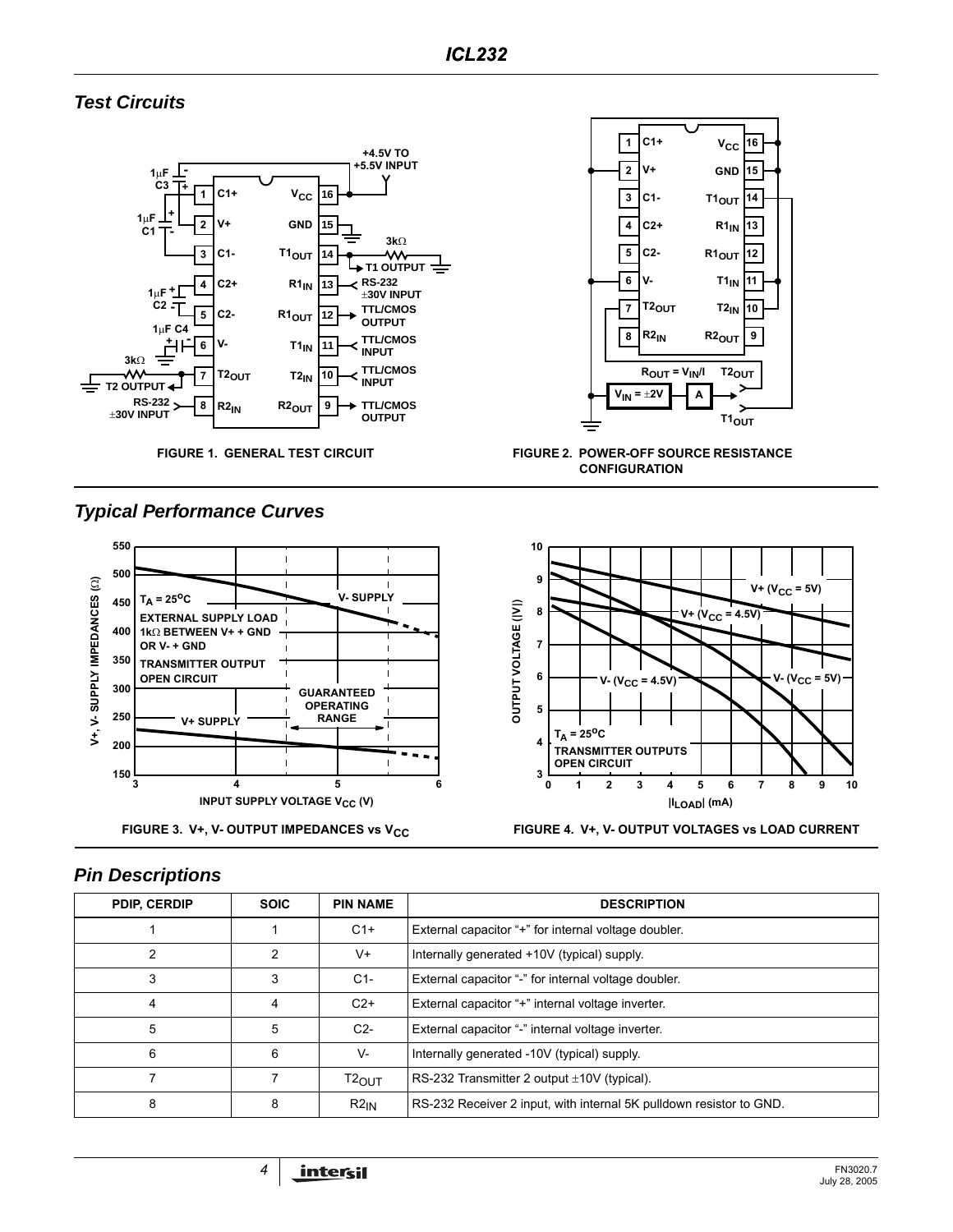| <b>PDIP, CERDIP</b> | <b>SOIC</b> | <b>PIN NAME</b>    | <b>DESCRIPTION</b>                                                             |
|---------------------|-------------|--------------------|--------------------------------------------------------------------------------|
| 9                   | 9           | R <sub>2</sub> out | Receiver 2 TTL/CMOS output.                                                    |
| 10                  | 10          | $T2_{IN}$          | Transmitter 2 TTL/CMOS input, with internal 400K pullup resistor to $V_{CC}$ . |
| 11                  | 11          | $T1_{IN}$          | Transmitter 1 TTL/CMOS input, with internal 400K pullup resistor to $V_{CC}$ . |
| 12                  | 12          | $R1_{OUT}$         | Receiver 1 TTL/CMOS output.                                                    |
| 13                  | 13          | $R1_{IN}$          | RS-232 Receiver 1 input, with internal 5K pulldown resistor to GND.            |
| 14                  | 14          | $T1_{OUT}$         | RS-232 Transmitter 1 output $\pm$ 10V (typical).                               |
| 15                  | 15          | <b>GND</b>         | Supply Ground.                                                                 |
| 16                  | 16          | $V_{\rm CC}$       | Positive Power Supply $+5V \pm 10\%$                                           |

#### **Pin Descriptions (Continued)**



# **Detailed Description**

The ICL232 is a dual RS-232 transmitter/receiver powered by a single +5V power supply which meets all ElA RS232C specifications and features low power consumption. The functional diagram illustrates the major elements of the ICL232. The circuit is divided into three sections: a voltage doubler/inverter, dual transmitters, and dual receivers Voltage Converter.

An equivalent circuit of the dual charge pump is illustrated in Figure 5.

The voltage quadrupler contains two charge pumps which use two phases of an internally generated clock to generate +10V and -10V. The nominal clock frequency is 16kHz. During phase one of the clock, capacitor C1 is charged to  $V_{CC}$ . During phase two, the voltage on C1 is added to  $V_{CC}$ , producing a signal across C2 equal to twice  $V_{CC}$ . At the same time, C3 is also charged to  $2V_{CC}$ , and then during phase one, it is inverted with respect to ground to produce a signal across C4 equal to -2 $V_{CC}$ . The voltage converter accepts input voltages up to 5.5V. The output impedance of the doubler (V+) is approximately 200 $\Omega$ , and the output impedance of the inverter (V-) is approximately 450Ω. Typical graphs are presented which show the voltage converters output vs input voltage and output voltages vs load characteristics. The test circuit (Figure 3) uses  $1\mu$ F capacitors for C1-C4, however, the value is not critical. Increasing the values of C1 and C2 will lower the output impedance of the voltage doubler and inverter, and increasing the values of the reservoir capacitors, C3 and C4, lowers the ripple on the V+ and V- supplies.



#### **Transmitters**

The transmitters are TTL/CMOS compatible inverters which translate the inputs to RS-232 outputs. The input logic threshold is about 26% of  $V_{CC}$ , or 1.3V for  $V_{CC}$  = 5V. A logic 1 at the input results in a voltage of between -5V and V- at the output, and a logic 0 results in a voltage between +5V and (V+ - 0.6V). Each transmitter input has an internal 400kΩ pullup resistor so any unused input can be left unconnected and its output remains in its low state. The output voltage swing meets the RS-232C specification of ±5V minimum with the worst case conditions of: both transmitters driving 3kΩ minimum load impedance,  $V_{CC} = 4.5V$ , and maximum allowable operating temperature. The transmitters have an internally limited output slew rate which is less than  $30V/\mu s$ . The outputs are short circuit protected and can be shorted to ground indefinitely. The powered down output impedance is a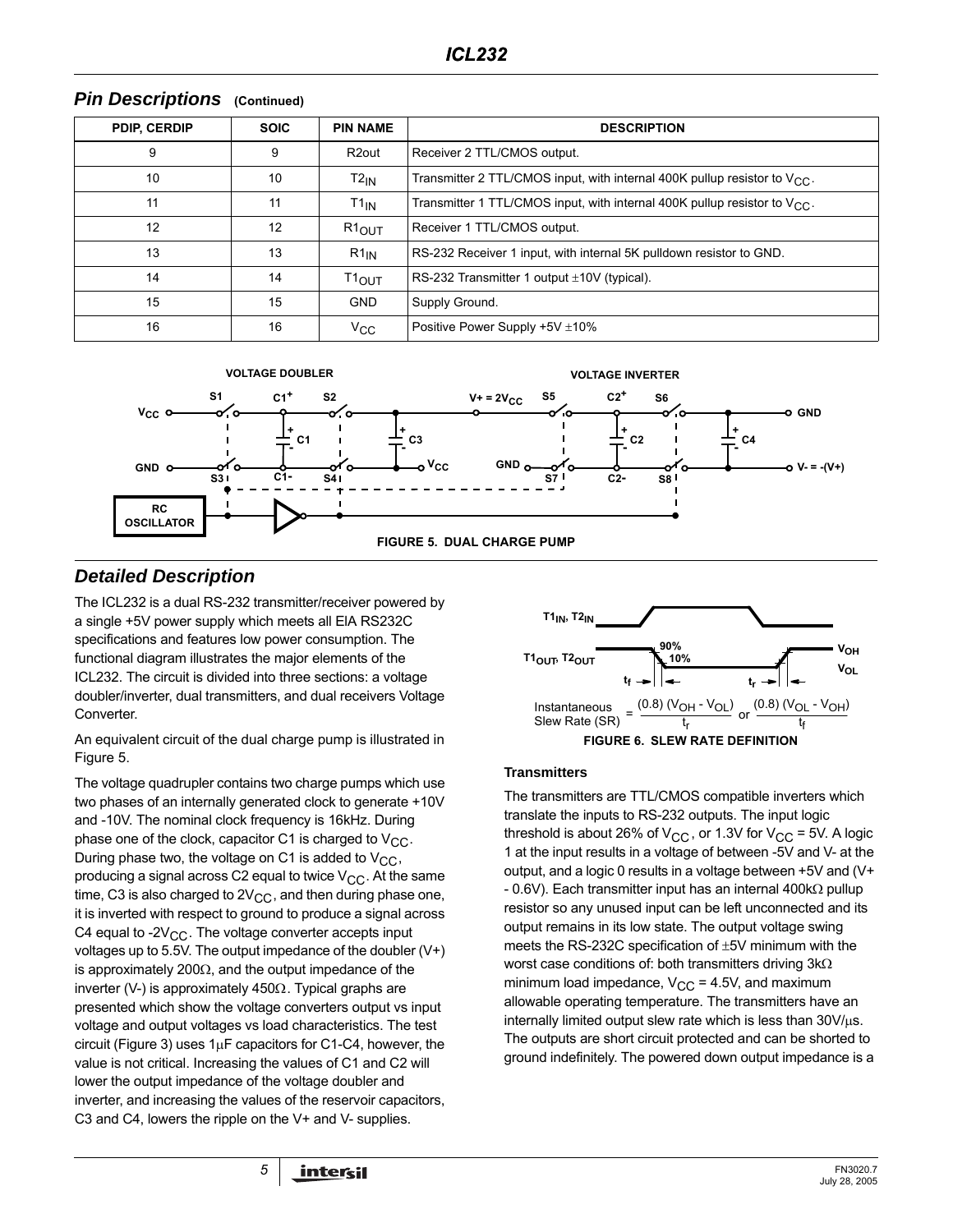minimum of 300 $\Omega$  with  $\pm 2V$  applied to the outputs and  $V_{CC}$  = 0V.



**FIGURE 7. TRANSMITTER**

#### **Receivers**

The receiver inputs accept up to ±30V while presenting the required 3kΩ to 7kΩ input impedance even it the power is off ( $V_{CC}$  = 0V). The receivers have a typical input threshold of 1.3V which is within the  $\pm 3V$  limits, known as the transition region, of the RS-232 specification. The receiver output is 0V to  $V_{CC}$ . The output will be low whenever the input is greater than 2.4V and high whenever the input is floating or driven between +0.8V and -30V. The receivers feature 0.5V hysteresis to improve noise rejection.



**FIGURE 9. PROPAGATION DELAY DEFINITION**

### **Applications**

The ICL232 may be used for all RS-232 data terminal and communication links. It is particularly useful in applications where ±12V power supplies are not available for conventional RS-232 interface circuits. The applications presented represent typical interface configurations.

A simple duplex RS-232 port with CTS/RTS handshaking is illustrated in Figure 10. Fixed output signals such as DTR (data terminal ready) and DSRS (data signaling rate select) is generated by driving them through a 5kΩ resistor connected to V+.



#### **FIGURE 10. SIMPLE DUPLEX RS-232 PORT WITH CTS/RTS HANDSHAKING**

In applications requiring four RS-232 inputs and outputs (Figure 11), note that each circuit requires two charge pump capacitors (C1 and C2) but can share common reservoir capacitors (C3 and C4). The benefit of sharing common reservoir capacitors is the elimination of two capacitors and the reduction of the charge pump source impedance which effectively increases the output swing of the transmitters.